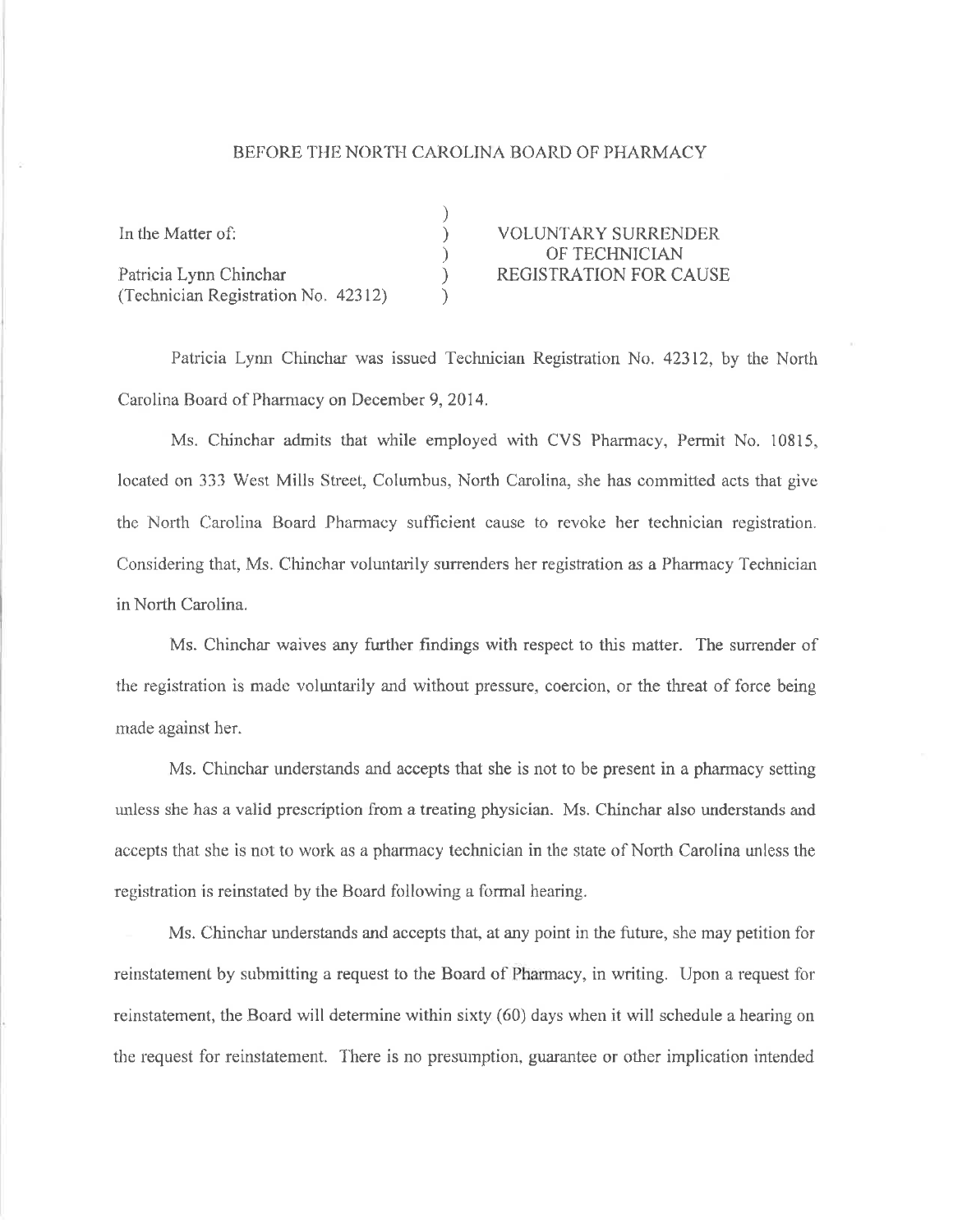within this document that the Board will reinstate the registration. The decision will be made by the Board based on consideration of all available evidence presented at a formal hearing before the Board. The registration will not be returned until and unless the Board issues a reinstatement order after any formal hearing.

This the  $12t$  day of  $\overline{\bigcup_{uN\infty}}$ , 2016

Patricia (you Chinchar)

Patricia Lynn Chinchar